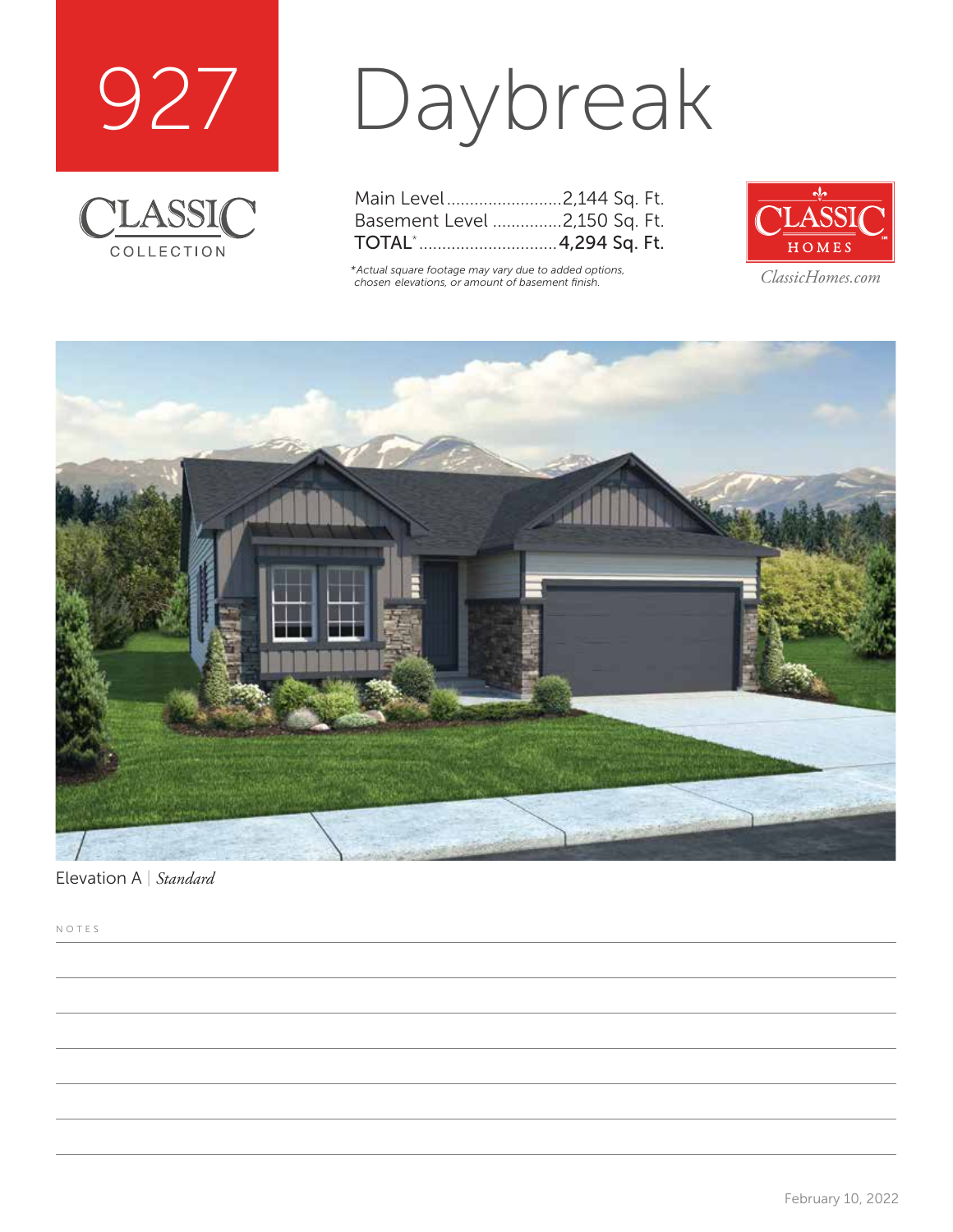### Main Level

#### $\frac{d}{2}$ ASSI HOMES

DAYBREAK Model 927

*Standard 'A' Elevation shown*



Optional Bedroom 3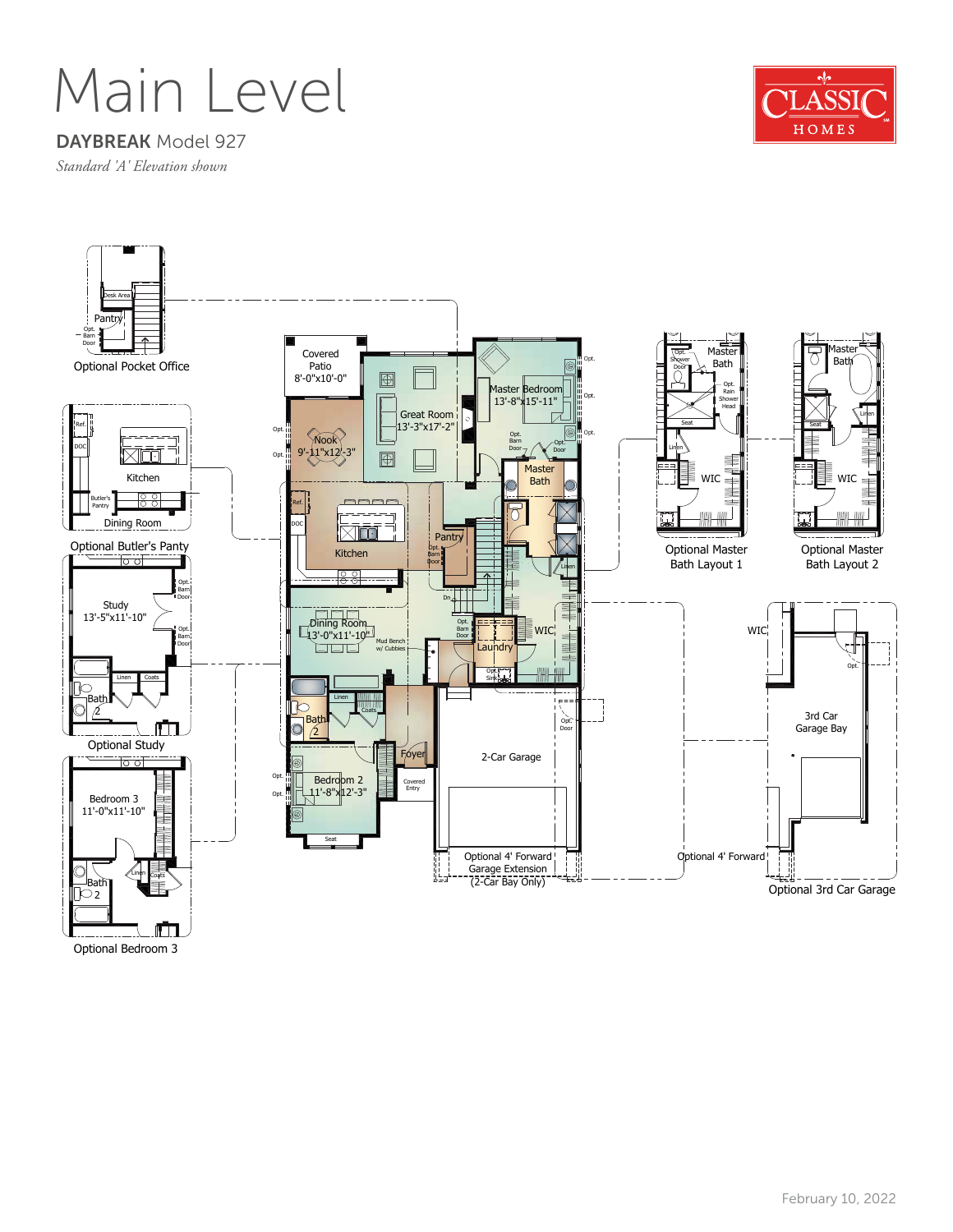### Basement Level

 $\frac{d}{2}$ ASSI HOMES

DAYBREAK Model 927 | with Optional Finish